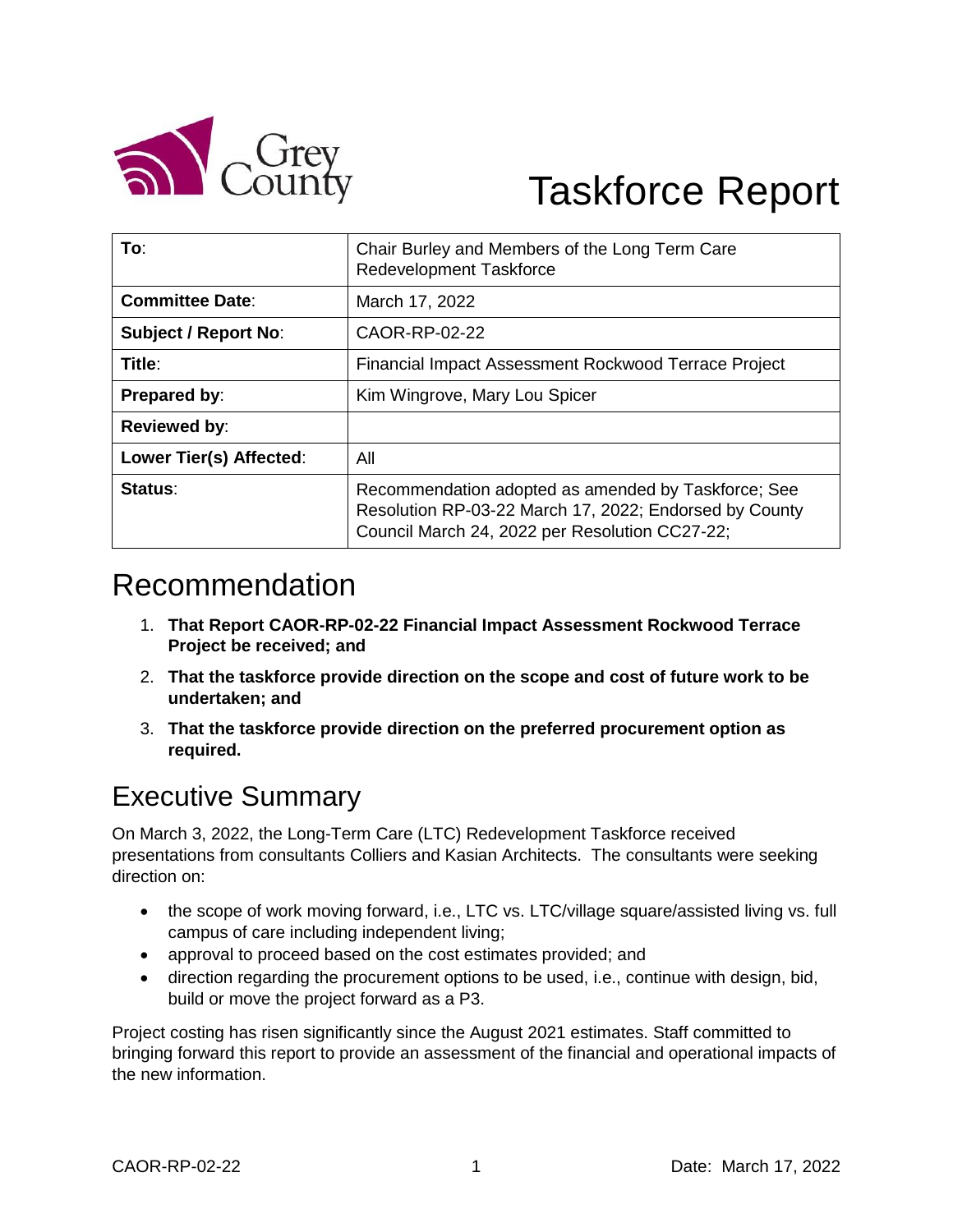# Background and Discussion

In August 2021, Council received report FR-CW-22-21 which outlined considerations related to the County's financial health, provided estimates of the costs and long-term financial implications of redevelopment projects at Rockwood Terrace. As part of their project management role, Colliers has obtained a Class D estimate from a cost consultant of the cost to construct the long-term care home. The consultant's report cautions a margin of 20-30% either plus or minus could be expected as more detailed information is obtained. Table 1 compares the August 2021 estimate to the present values.

| <b>Rockwood Terrace</b><br><b>Project Component</b> | Capital | 2021 Estimate | <b>March 2022 Estimate</b> | % Change |
|-----------------------------------------------------|---------|---------------|----------------------------|----------|
| 128 bed LTC                                         |         | \$56,700,000  | \$75,287,990               | 33%      |

Table 1: Change in Project Costs, 2021 to present

Since Council directed staff to proceed with the development of a campus of care in Durham, significant work has gone into developing a site plan and facility design that would best meet requirements. At the March 3, 2022, meeting, the redevelopment taskforce was presented with an overview of the proposed site plan. The design (shown below as Figure 1) has a central building with three components. The village square is ground floor commercial space for a café etc., above that is a 40-bed assisted living facility and the two-story, 128 bed long term care home adjoins the other two components. The 60-unit independent living seniors' apartment is an entirely separate building.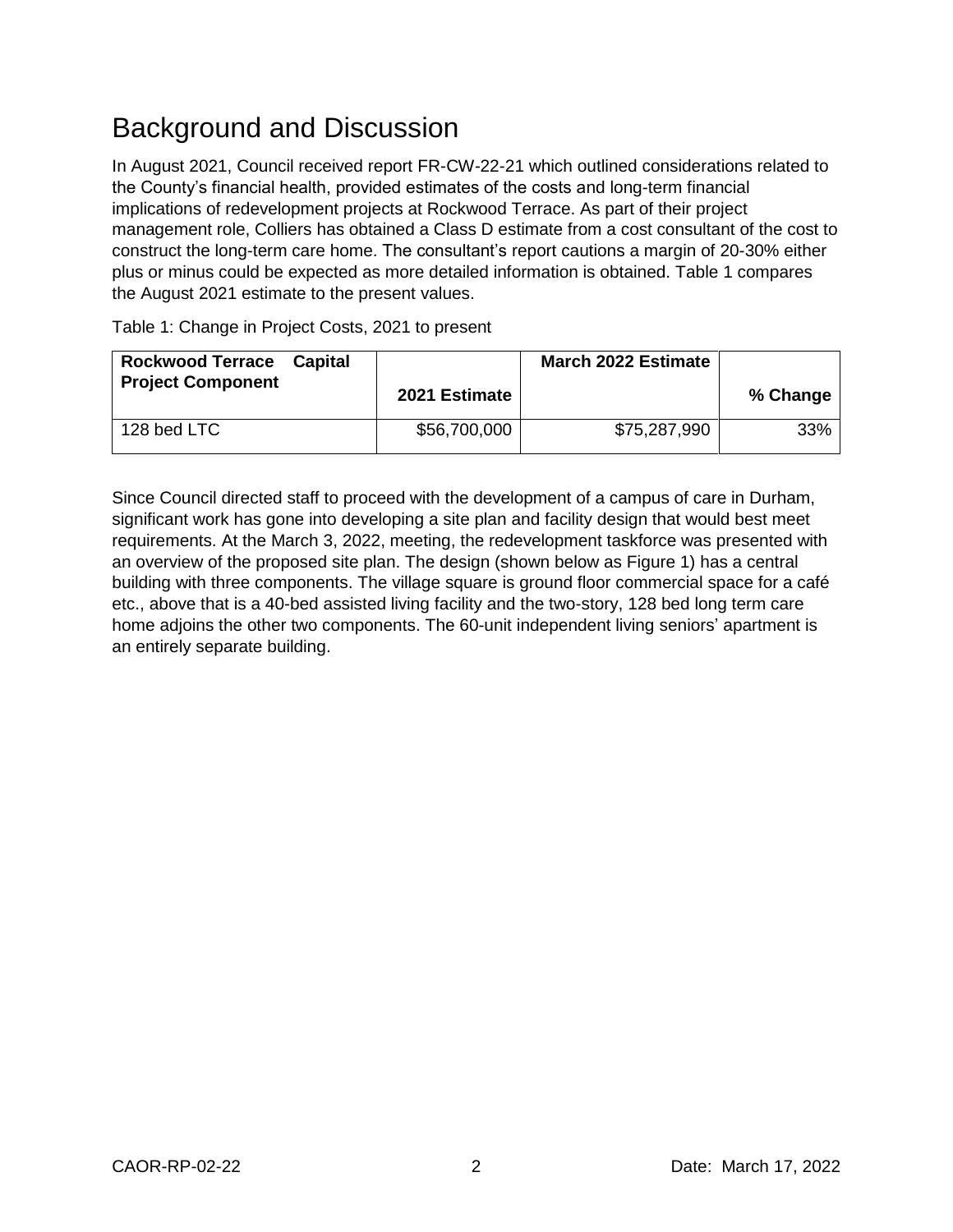

Figure 1: Preliminary Site Plan of Campus of Care

Under a separate contract, Colliers development specialists undertook an analysis of how the entire project could be phased, what the total cost would be of all components and what interest there would be from the private sector to take on the construction, financing, building operations and maintenance.

Colliers presented three options:

- 1. Build only the LTC (building 1)
- 2. Build the LTC, village square and assisted living (buildings 2 and 3)
- 3. Build the entire campus of care including the independent living seniors' apartments (buildings 1, 2, 3 and 4)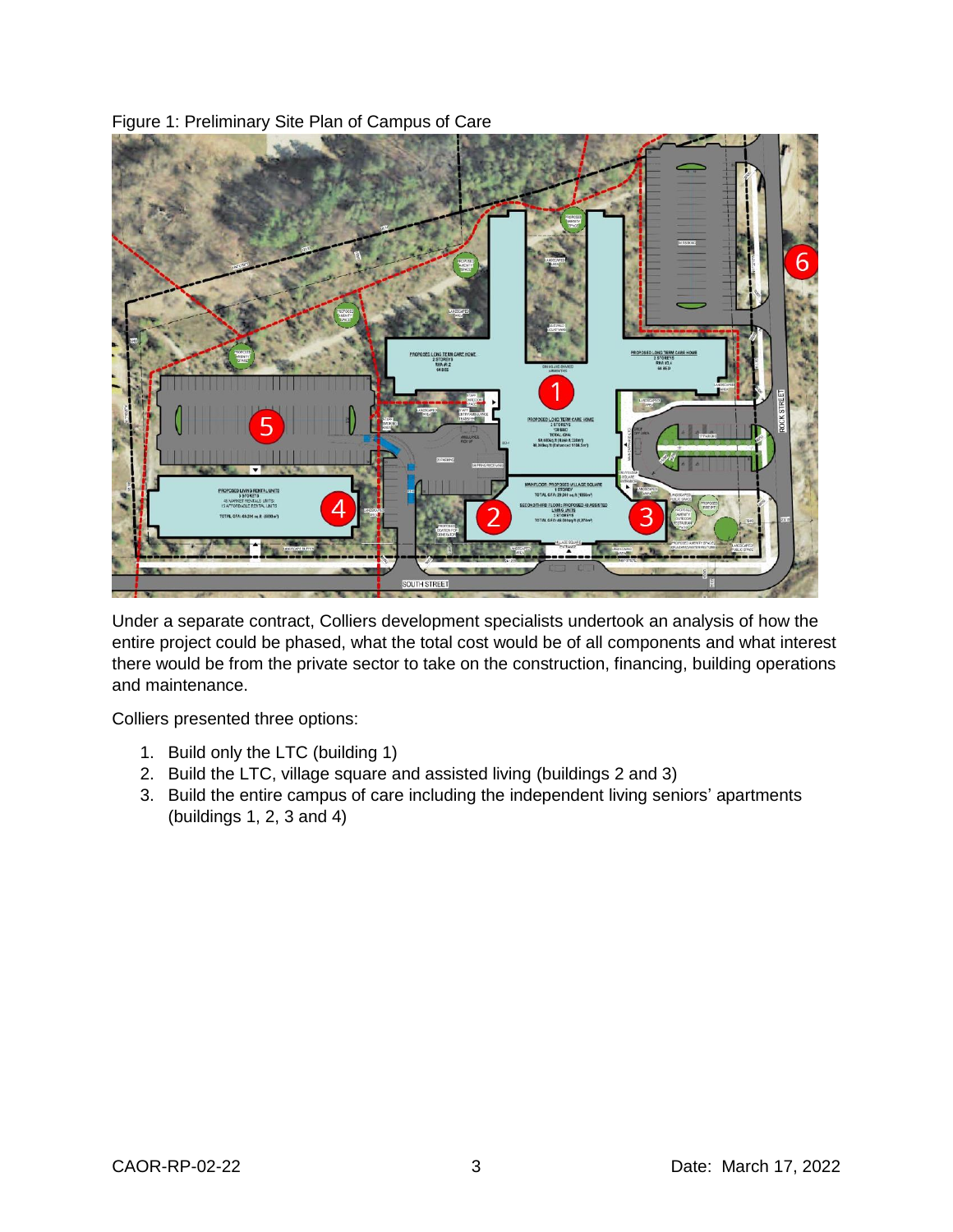Table 2: Capital Costing of Options

|                                            | Option 1:          | Option 2:             | Option 3:     |
|--------------------------------------------|--------------------|-----------------------|---------------|
|                                            | <b>Full Campus</b> | LTC, ASL and          | LTC Only      |
|                                            | of Care            | <b>Village Square</b> |               |
|                                            |                    |                       |               |
| <b>Total Project Cost</b>                  | \$139,532,550      | \$108,498,050         | \$75,287,986  |
|                                            |                    |                       |               |
| Less: Reserve                              | (\$5,073,249)      | (\$5,073,249)         | (\$5,073,249) |
| Less: Provincial Redevelopment grant       | (\$3,743,488)      | (\$3,743,488)         | (\$3,743,488) |
|                                            |                    |                       |               |
| Less: DC Charges Current Study LTC         | (\$5,516,895)      | (\$5,516,895)         | (\$5,516,895) |
| Less: DC Charges Next Study LTC            | (\$1,368,105)      | (\$1,368,105)         | (\$1,368,105) |
| Less: Development Charges                  | (\$4,335,000)      | \$0                   | \$0           |
| Independent Living                         |                    |                       |               |
|                                            |                    |                       |               |
| Principal Loan Amount                      | \$119,495,813      | \$92,796,313          | \$59,586,249  |
| Annual Repayment (assuming 4%              | \$7,649,162        | \$5,940,074           | \$3,814,233   |
| interest with 25-year term)                |                    |                       |               |
|                                            |                    |                       |               |
| <b>Annual Construction Funding Subsidy</b> | (\$1,005,882)      | (\$1,005,882          | (\$1,005,882) |
| Existing levy requirement                  | (\$1,361,000)      | (\$1,361,000)         | (\$1,361,000) |
| Increase required                          | \$5,282,280        | \$3,573,192           | \$1,447,351   |
|                                            |                    |                       |               |

## Determining the Preferred Project Option

In order to decide on the scope of work to be undertaken, the taskforce should consider the County's borrowing capacity, other forecast spending/levy demands, the impact of levy increases on member municipalities and the public, the quality and outcome of the project.

#### County Borrowing Limits

The County Debt Management Policy endorsed by County Council April 23, 2020, determined that the County's annual debt repayment should not exceed 10% of its own source revenue, with this threshold also including any amounts borrowed internally. Based upon the 2021 Annual Repayment Limit (as the 2022 document has not been released by the province), if the campus of care option is selected and the annual repayment totals \$7,649,162, then the 10% threshold would have \$89,177 remaining. To put this in context, with \$89,177 remaining in the 10% threshold, an additional borrowing of \$1.4 million would be possible.

The Municipal Act, 2001 as amended, provides the authority, and imposes restrictions regarding a municipality's ability to issue debt such that the annual principal and interest payments do not exceed 25% of own source revenue. The 2021 Annual Repayment Limit estimated annual repayment ceiling was \$18,518,534. It should be noted that as a municipality's debt obligations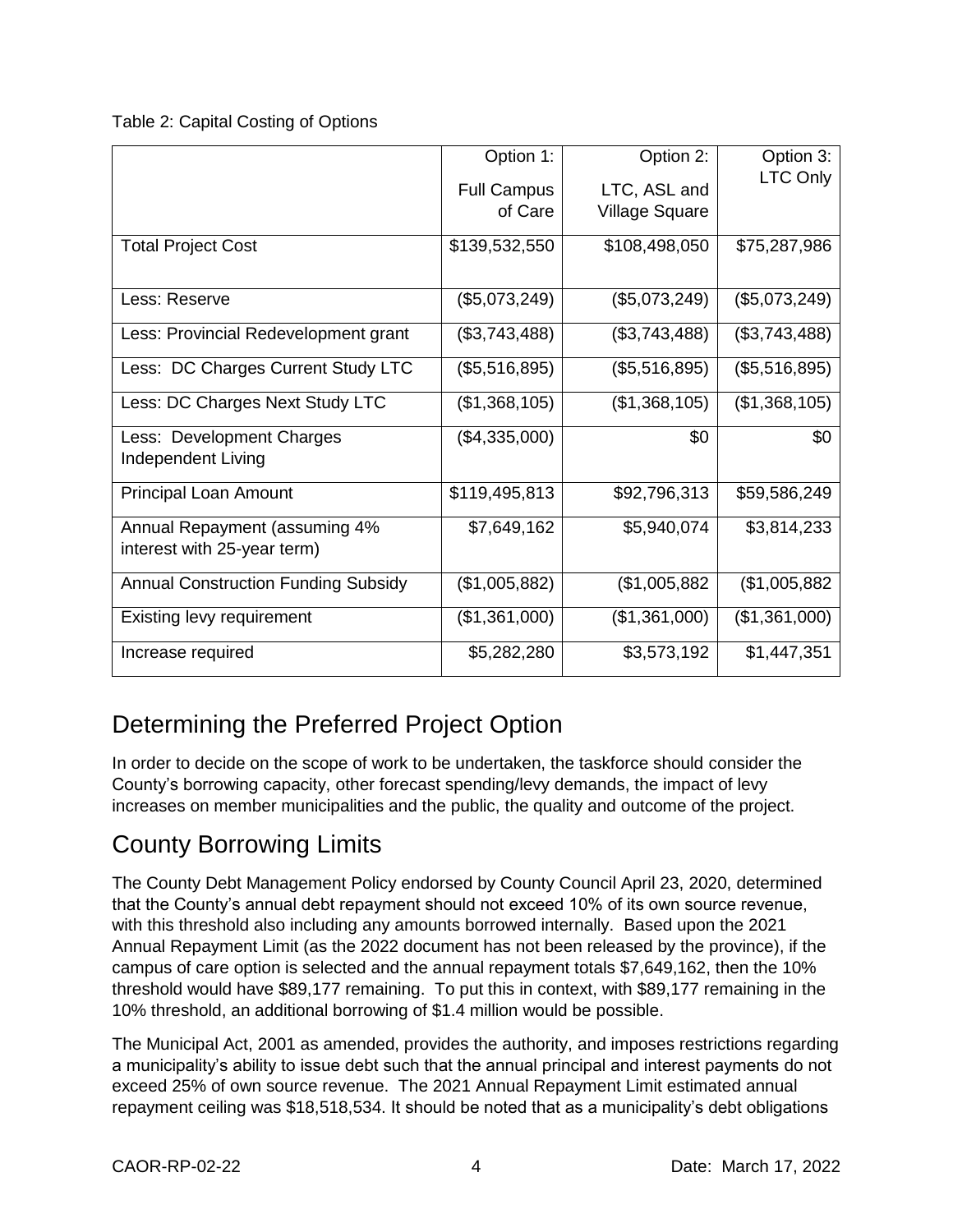increase, the province will note an escalating level of risk in the annual Financial Information Report.

## County Planned Investments in Future Capital Projects

The levy requirement for capital projects included in the 2022-2031 10 Year Capital Forecast totals \$245,750,800. 70% of this amount is to fund Transportation Services projects followed by 23% for Human Services capital projects.

Costing in the forecast does not reflect the higher-than-normal inflationary increases that have been occurring since the document was presented. The largest component of the Transportation Services capital requirement is for the road and structure construction, resurfacing and minor capital program that requires \$157,283,400 in levy funding over the course of the forecast.

Staff strive to ensure that appropriate reserve contributions are made annually to fund future levy requirements without spikes in the levy and to avoid the need for debentures to fund projects. Given recent significant cost increases, the 10-year capital plan will need substantial review this year. Projects that cannot be deferred (for health and safety reasons) or scaled back, may require the County to borrow if reserve balances are insufficient. Furthermore, an increase to annual reserve contributions will be needed, also impacting levy requirements.

Finally, in addition to the impact of whatever option is chosen, the County has already committed to annual levy contributions of 1% for affordable housing, 1.21% for asset management and 0.75% for health sector funding.

#### Consideration of the County Levy

In the 2022 Budget, the total county operating and capital budget was \$186.6 million. To fund those requirements, the County was required to raise \$65.4 million through the levy. For 2022, a 1% levy increase equals \$635,000. To maintain service levels and meet the COLA clauses in our collective agreements, the County's annual levy increase is expected to be close to the annual rate of inflation and for the past several years this has been less than 3%. Where there is new assessment growth, this can help keep the County increase below the rate of inflation, fund new or enhanced programs or services or offset funding reductions from the province. It is generally accepted that property owner's ability to absorb property tax increases is limited. If the County raises its levy requirements significantly, the member municipalities will have less room to raise the funds they need for their own operations.

Given the values in Table 2, the percentage impact of each option is as follows:

Option 1: Full Campus of Care – 8.29% levy increase

Option 2: LTC, ASL and VS – 5.61% levy increase

Option 3: LTC only – 2.28% levy increase

A debenture term of 25 years has been utilized in each of the options; this aligns with the timing of construction subsidy provided by the province. If the first debenture payment is made in 2026, an increase in the existing \$1,361,000 transfer to reserve could be phased in beginning in 2023. The County will also incur costs for construction financing until the project is completed and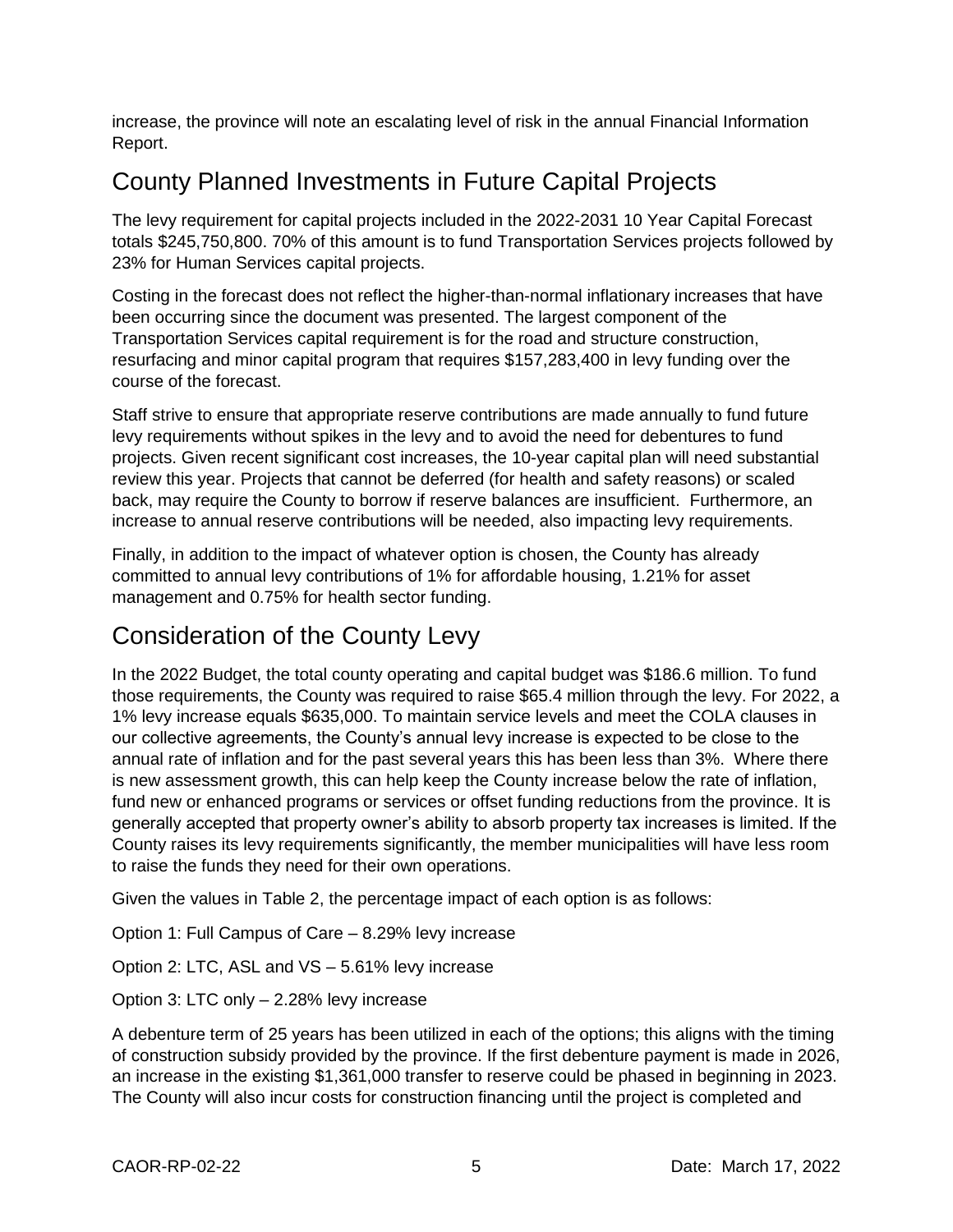debentured; these costs have not been factored in the analysis.

### Possible Project Scope and Outcomes

Under all options, costing includes the servicing of the entire western side of the County's property and extending the road network to surround it. Road works will require an accelerated timeline for the County to gain access to the South Street extension property leased to DSPI until 2030. The property earmarked for future development would remain unserviced; however, services will be extended down Rock Street to service the western side of the County's property and therefore services will be adjacent to the western portion of the future development lands.

Option 1: The full campus of care provides for a separate 60-unit independent living, seniors' apartment. Fifteen of the units would be affordable (80% or less of average market rent) with rent for the remainder based on analysis of the market. This would address a need in the area and allow Grey County to redevelop or sell the current affordable housing facility in Durham. Colliers' analysis shows that adding the independent living further reduces the operating deficit position of the project, but not the overall cost to complete the project. This option had the most interest from the private sector as a P3 project.

Option 2: Completing the assisted living and village square components along with the LTC adds marginally to the cost of the project but provides a lot of value. Assisted living beds are in critically short supply. The commercial space in the village square would be welcomed by assisted living residents, LTC residents and their families as well as staff would appreciate the village square as a location to get food, drink, or other retail opportunities. This option would require the least modifications to the current design. Colliers' analysis shows that adding the assisted living (ASL) reduces the operating deficit position of the project but not the overall project cost to complete. It should be noted that costing for ASL is based on industry standards which may not be Grey County's experience. This option could be undertaken as a P3.

Option 3: Grey County is committed to providing the best quality of life to our long-term care residents. Under the terms of our operating license with the province, we are required to redevelop the long-term care facility by 2025. Earlier analysis demonstrated that increasing the number of beds from 100 to 128 was beneficial both financially and operationally. Colliers' analysis of the net operating position reflects an annual deficit of about \$1.7M, slightly less than the \$2M in 2022. The current design could be modified to build only the LTC. The scale of option 3 is not sufficient to attract interest from the private sector in a P3 model.

#### Current Procurement Model

Colliers Project Leaders were contracted to deliver the long-term care redevelopment project on CCDC2 Stipulated Price Contract basis. This means that as the design work for the home becomes progressively more detailed, more precise cost estimates are created and presented to the County for approval. Ultimately the project construction will be tendered for a known price with understood escalation thresholds.

#### P3 Model Considerations

The proposed public-private partnership model (P3) provides for one or more private-sector entities to contract with the County to design, construct, operate, and maintain a campus of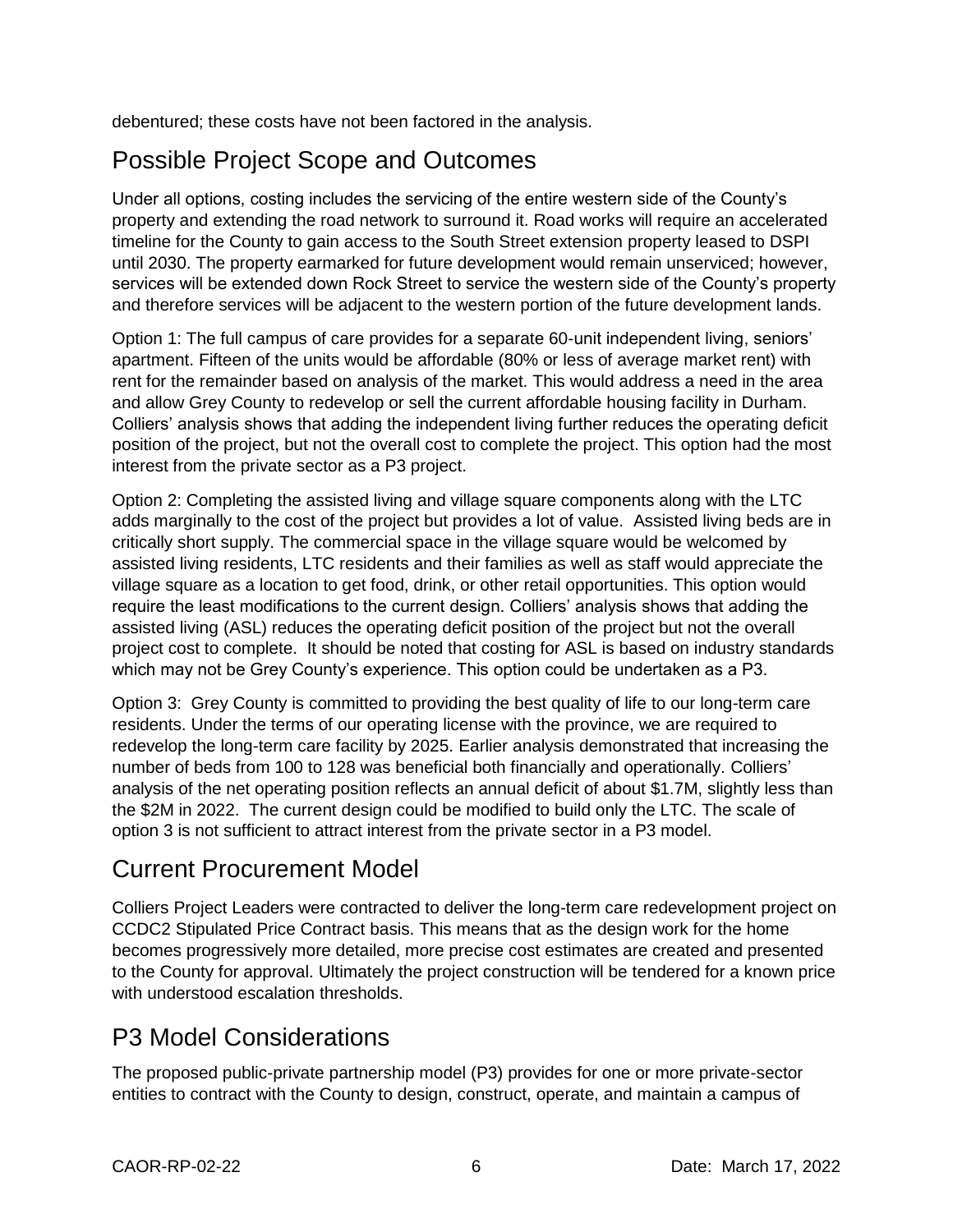care. The contract(s) would last for a significant period of time (25-30 years). In return for agreeing to leave the County with the campus of care asset in an agreed-upon condition at the end of the contract, the private side would take on some or all of the risks and potential rewards of building and operating the facilities. At the end of the contract, the County could expect to take control of a somewhat depreciated asset in a condition appropriate to its age at that time.

The core of the P3 approach is the legally enforceable contracts between the public entity and the private sector that define each side's obligations. More than one private entity may be involved on the private-sector side, depending on the nature of the bids submitted in response to a solicitation, and their roles in the design and construction of the facility, the operation and maintenance of the constructed facility, and the financing of all of the above. The precise blend of private-sector entities would depend on the nature of the P3 bids being solicited by the County and the response from the marketplace. For simplicity, the whole collection of private entities will be referred to simply as the "private partner".

A prospective private partner can be expected to base their bids on the financial return they intend to achieve over the life of the P3 contract. Those bids would likely aim to provide the County with some certainty over costs and capital asset status, with the private partner taking on the risks of losses and the rewards of profits from their operations. The specific nature of the risk/reward relationship will depend on the specifics of each bid made and the County's parameters for bids to be considered.

In light of these principles, staff have identified several considerations they recommend the Task Force consider in determining whether a P3 approach should be followed for a campus of care. They fit into three major topic areas:

- 1. Establishment of the P3 intended relationships and legal structuring
- 2. Implementation of the P3 management of contract and public expectations
- 3. Scope of financial certainty over the life of the P3 operational costs and debt

#### *Considerations re: establishment of a P3*

The P3 will be a complex contractual relationship that will involve many aspects of the campus of care, both as an asset as well as an operational entity. These relationships will be defined by the terms established during the procurement of the private partner, and will result from a combination of the following:

- 1. The terms established by the County in any solicitation document (e.g., an RFP)
- 2. The terms of the bids submitted by proponents in response to that solicitation
- 3. The negotiation of final terms between the County and a selected bidder (if any)

In order to come to appropriate contract terms with the private partner, a number of considerations are recommended to consider:

- 1. Operational
	- a. What is the role of the private partner in delivering residential housing, care services, and related services to be offered at the campus of care?
	- b. What is the role of the County in delivering those services?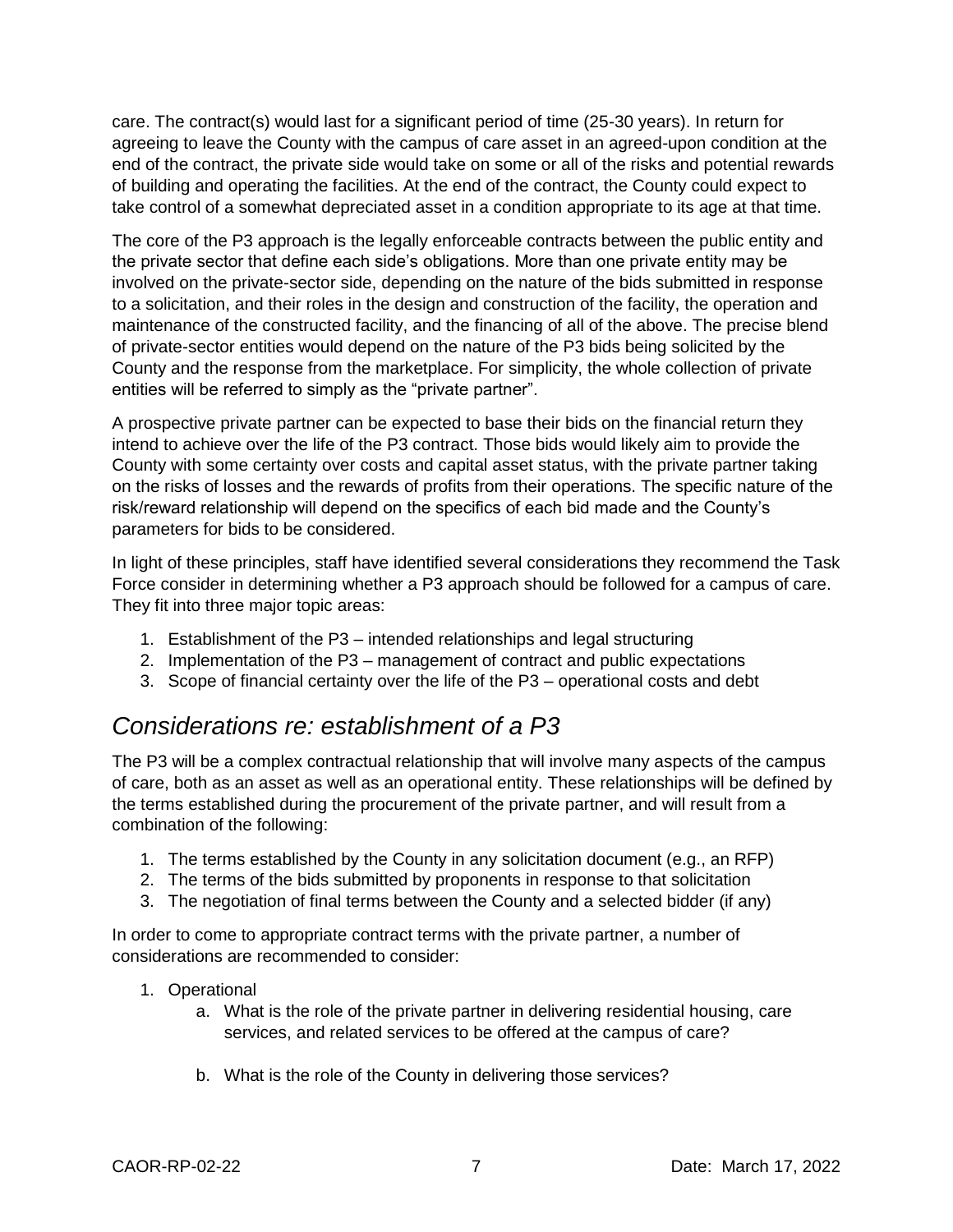- c. What operational considerations and impacts exist for the County?
- d. How much flexibility would the County want the P3 to provide to allow the County to respond to issues that emerge over the life of the P3, such as issues of resident or public concern?
- 2. Financial
	- a. What level of financial certainty does the County expect the P3 to deliver?
	- b. What level of financial risk would the private side be expected to bear? How will the impact of major changes in financial considerations (e.g., shifts in interest rates, material costs, energy costs) be handled?
	- c. What types of security would the County be asked to provide for its financial obligations (e.g., mortgages, liens, guarantees)? What would the impact of these be if the secured party exercised their rights under that security? How would they impact the County's finances as a whole?
	- d. What incentives would the County be willing to provide to a P3 proponent (where they would be permitted under section 110 of the Municipal Act)?
- 3. Negotiation and documentation costs
	- a. The negotiation of a P3 will be complex and may require the assistance of further outside consultants.
	- b. Similarly, the assistance of outside legal counsel specializing in P3 project documentation will be strongly recommended in order to achieve final agreements that will provide as much certainty for the County as possible.

These considerations should form part of any solicitation the County would undertake to identify possible P3 arrangements.

The response to such a solicitation would be impacted by the level of financial certainty and operational control that the County expresses that wants to achieve in a P3, since it is reasonable to expect that private entities would only submit bids that they expect would be profitable to them.

#### *Considerations re: implementation of a P3*

Since a P3 is ultimately a contractual relationship, implementation of the contract should be considered carefully given the significant value of the contract to both parties, as well as the expected length of its term.

Under a P3 contact, each party would be legally expected to perform its responsibilities throughout the contract's lifespan (e.g., the private partner delivers the services, the County pays for those services). Given that the contract would be expected to be for a term of 25-30 years, it is quite possible that a party to the P3 may eventually be unable or unwilling to carry out its responsibilities at some time during the term. Risks would exist for the County if the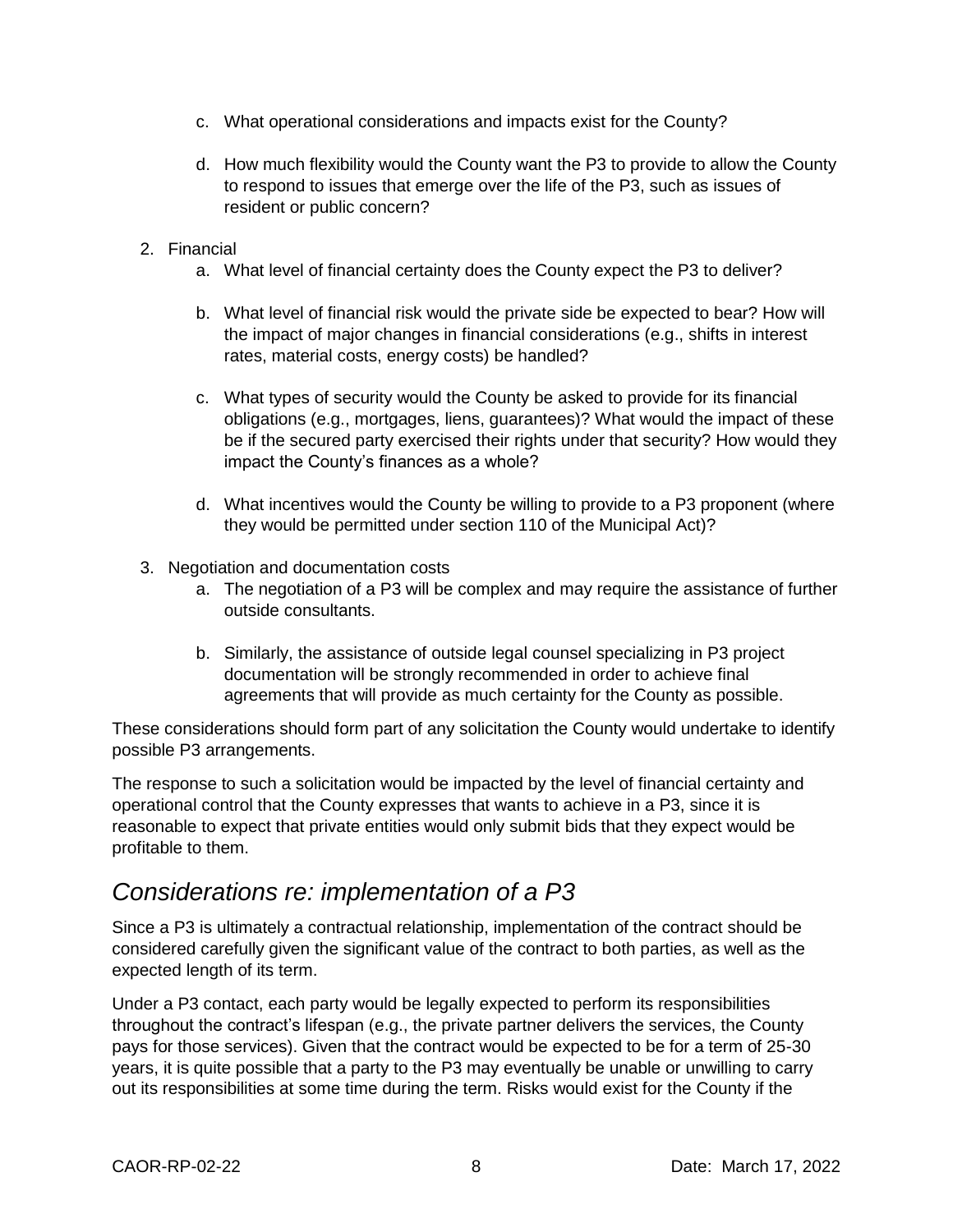private partner became unable or unwilling to carry out its contractual obligations to the satisfaction of the County and at the agreed-upon price.

There may be many reasons why the private partner would become unable or unwilling to carry out its obligations:

- 1. The County's expectations for service to be delivered may exceed the private partner's expectations of the service it must deliver
- 2. The private partner may seek to reduce its costs by reducing service delivery
- 3. The private party may cease operations, either voluntarily or involuntarily, either for business reasons or due to external issues such as insolvency or other actions by its creditors

Conversely, the private party may feel that the County is not satisfying its contractual obligations.

In either case, if a party to the P3 is not satisfied with the conduct of another party, and the matter could not be resolved through simple discussion, then legal dispute mechanisms would be engaged. These could be as simple as mandated negotiation, or as complex as formal legal arbitration or litigation proceedings. These would come with financial and staff time costs, as well the possibility of negative impacts on the relationships with the residents and users of the campus of care, as well as the general public as a whole, possibly for a protracted period of time as a dispute is resolved. Costs for arbitration or litigation would likely be significant, particularly if the impact of the dispute is viewed by at least one party as carrying a large cost they wish to avoid.

In extreme cases, the private partner may become unable to operate legally or functionally. These may arise due to a collapse of the business and may quite possibly arise where the private entity's creditors have taken legal action against it. Although the County may still have enforceable legal rights against the private partner in these situations, they may be of no benefit if the private partner is simply unable to fulfill them nor able to pay any judgment awarding contract damages to the County.

Should such a situation arise, there would likely be immediate operational issues for the residents and users of the campus of care that would need to be addressed, in addition to longer-term financial impacts due to the failure of the P3 entity. The operational issues would very likely require the County to step in and assume control of some or all of the facilities on short notice. If that occurred, it may occur in a situation of significant resident, user, and public concerns over the facility, and would require appropriate management as an acute issue.

#### *Considerations re: financial certainty*

Overarching the first two considerations is the issue of financial certainty. A P3 has been suggested to provide cost certainty for the County in respect of construction and operation of the campus of care, as well as a reduction in the scope of borrowing the County would need to undertake.

Any cost certainty offered by a P3 would be grounded in two important factors:

1. The negotiation of contract terms for the P3 that provide for the desired level of cost certainty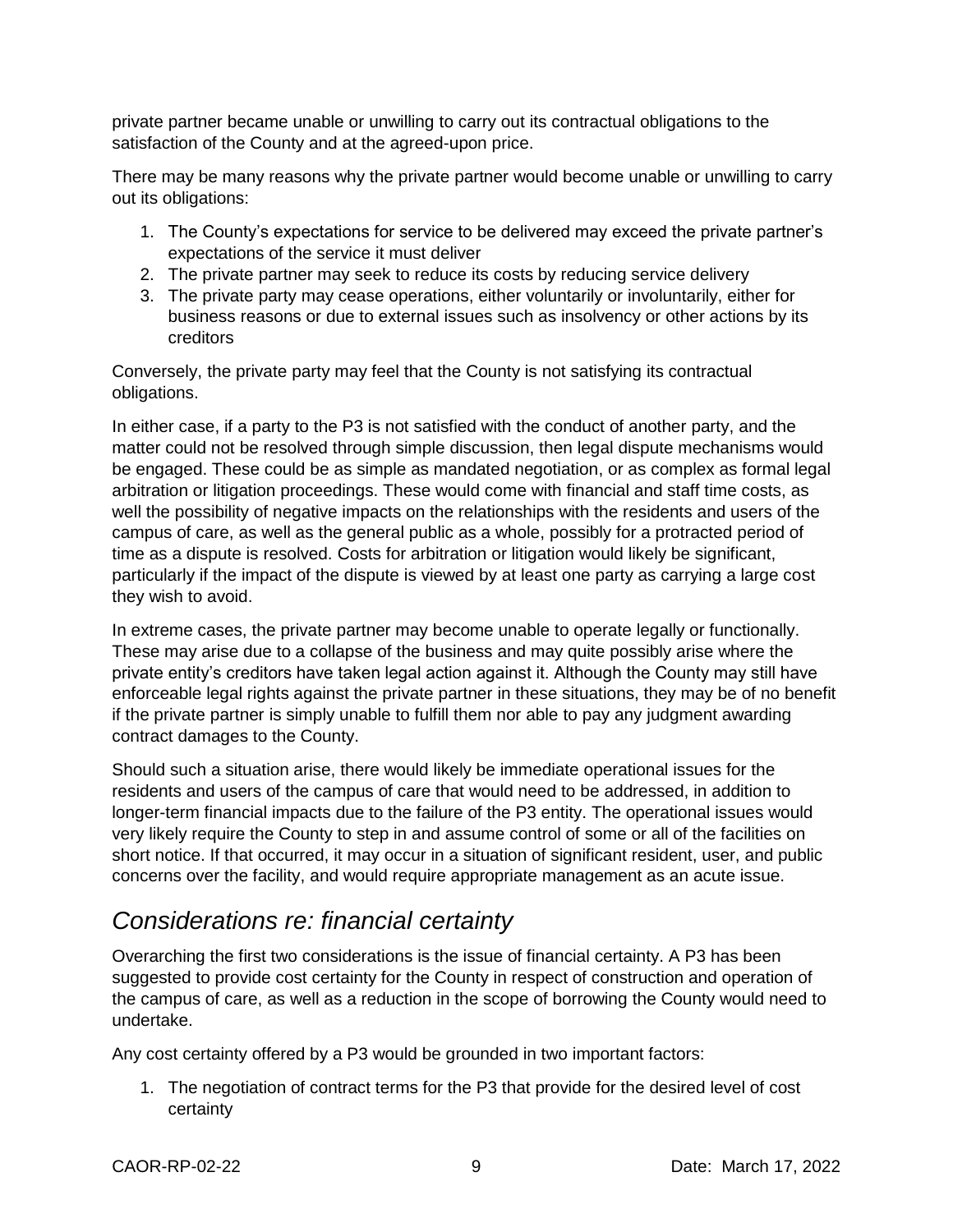2. The successful long-term implementation of the P3 agreement and those terms

Current world events suggest that there may be a significant amount of uncertainty in financial and resource markets in the coming years. That uncertainty may influence the costs of facility construction and operation over the lifespan of a P3.

There will be a tension in the negotiation process in attempting to provide cost certainty in the present environment. Careful thought should be given to what levels of financial certainty can be offered by prospective private partners, and whether any proposal for cost certainty will be sustainable over the lifespan of the P3 and not lead to disputes between the County and the private partner that would be costly and time-consuming to resolve.

Similarly, any P3 proposal should be carefully analyzed to understand the impact of any security taking or other debt-related aspects on the County's ability to own and control the campus of care assets over the long term, as well as their impact on the County's overall debt position. It is possible that a lender involved in a P3 may seek security over some of the P3 assets (e.g., a mortgage or property lien) which the County may not want to grant. If that occurred, the County may be called on to directly guarantee the borrowing of the private entity; provisions of such guarantees may impact the County's overall borrowing capacity.

## Potential Revenue Sources to Offset Costs

The County owns a total of 32 acres of land south of the existing Rockwood Terrace. The preliminary design for the full campus of care would take up approximately 10 acres of the County-owned land leaving approximately 22 acres of land that could support future development opportunities. Based on recent vacant land sales within the settlement area of Durham, the per acre property values are approximately \$35,000 to \$45,000 an acre. Even assuming that the vacant lands could be sold for \$50,000 an acre, the 22 acres could be worth approximately \$1.1 million. To maximize the land value, it is recommended that the zoning on the lands be amended to a mixed-use zone to allow for greater flexibility on what could be developed on the subject lands in the future. Further investigations on the property would also be required in order to determine the overall suitability of the lands to accommodate future development and to get the lands as 'shovel-ready' as possible. Noise attenuation would be required to ensure any separation/buffer between the future development and the existing lowvolume gravel pit to the south.

There is also the possibility to divide up portions of the land through a plan of subdivision process and to sell portions of the land for different types of development opportunities. It is difficult to estimate what the actual revenue could be if all or a portion of the future development lands were sold. Further investigations would be required to understand the full revenue potential but at a minimum the 22 acres east of the future Rock Street extension could be worth approximately \$1.1 million dollars based on recent vacant land sales in Durham.

Other potential revenue sources could be from the sale of the current County Housing building located on Queen Street South once the proposed Independent Living building has been constructed. The current assessed value of the property is \$1.1 million. The property and building would need to be appraised at the time of disposition of this property. Based on the current policy however, any revenue from the disposition of County Housing lands would go towards the Affordable Housing Fund to help offset future Housing builds.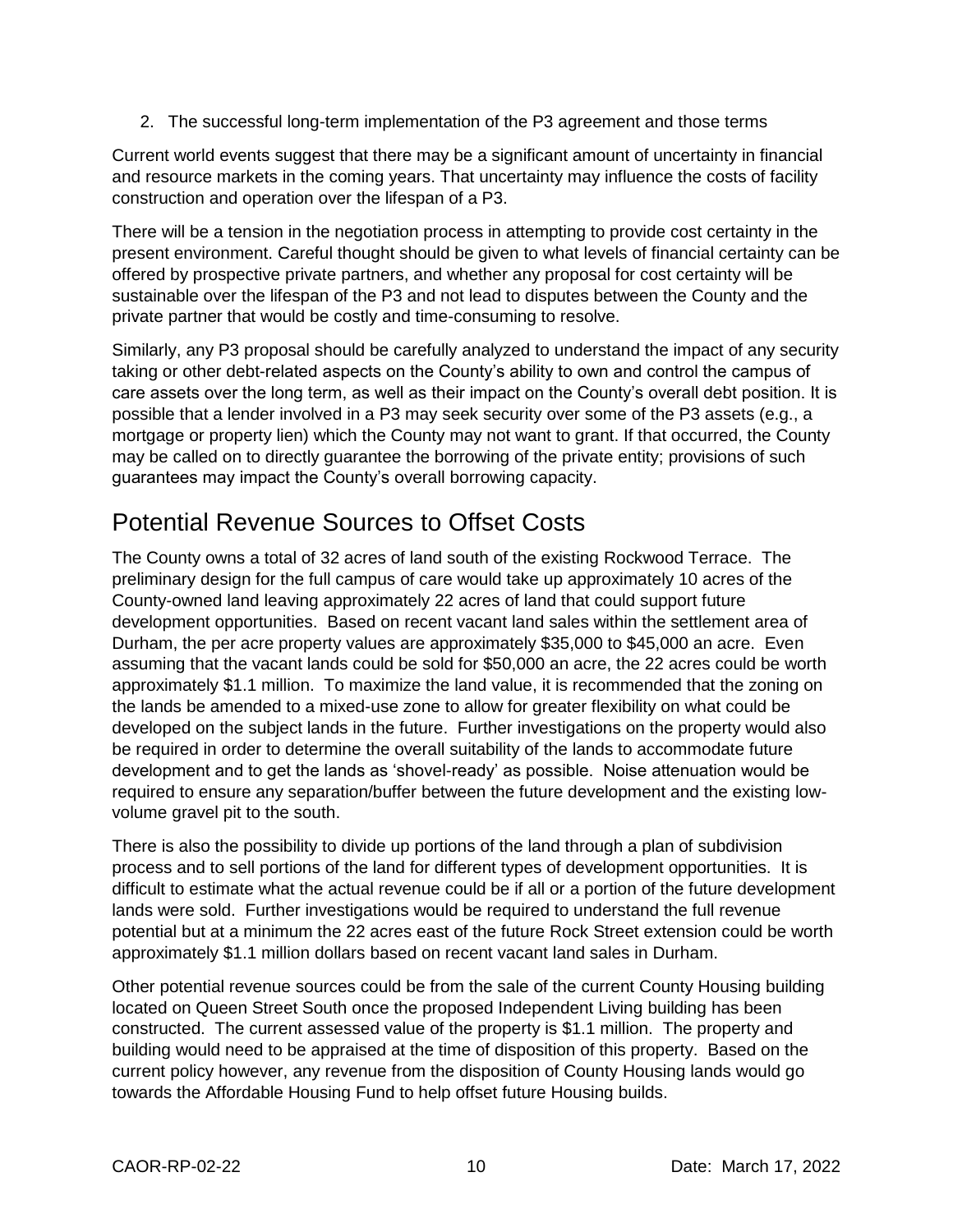Another potential source of revenue would be from the disposition of the existing Rockwood Terrace building/lands once the new Rockwood Terrace has been constructed. Based on previous reviews of the current building, it would likely be too costly to renovate the existing building to another use and therefore any potential revenue would be in the land. There is approximately 2.5 acres of developable land should the existing building be demolished and therefore any potential revenue would be minimal.

If the independent living/seniors' apartments component of the campus is deferred, there may be funding programs in the future to assist with construction costs. The goal of the National Housing Strategy is to provide Canadians with access to affordable housing that meets their needs.

# Legal and Legislated Requirements

Section 110 of the Municipal Act, 2001, provides municipalities with some flexibility to provide incentives to private sector entities when entering into agreements for the private sector entity to provide a municipal capital facility. These may include incentives that would be prohibited under the "bonusing rules" in section 106.

# Financial and Resource Implications

The financial implications will be dependent upon the project option that is selected, the preferred procurement solution (design, build, bid or P3), refinement of costs as the current costing is based upon a Class D estimate with a margin of  $\pm$  20-30% as well as interest rates at the time the debenture is issued. If the campus of care option is undertaken, debt repayment costs would be close to the County's Debt Management Policy limit of 10% of own source revenue. This would limit the opportunity for 25 years to undertake further projects that require borrowing.

The current transfer to reserve of \$1,361,000 is not sufficient to fund annual debt repayment costs and would require a levy increase ranging between \$1.45 and \$5.29 million depending on the option selected. The County is required to finance the project cost and in turn, the province will provide annual construction subsidy for 25 years. As a result, a debenture term of 25 years has been utilized to align with the timing of construction subsidy. The cost of interim construction financing until the project is debentured as well as potential sources of revenue from sale of land have not been reflected in this analysis.

The operating analysis of Independent and Assisted Living is based upon industry standards and may not be Grey County's experience.

Currently, the scope of work for our project manager (Colliers) includes oversight and management of projects at Durham and Markdale. This could be amended to cover a different scope of work if Option 1 or 2 is selected for Durham. The prime consultant's scope of work (Kasian) is for long term care only and will need to be adjusted to reflect an enhanced scope and additional costs.

# Relevant Consultation